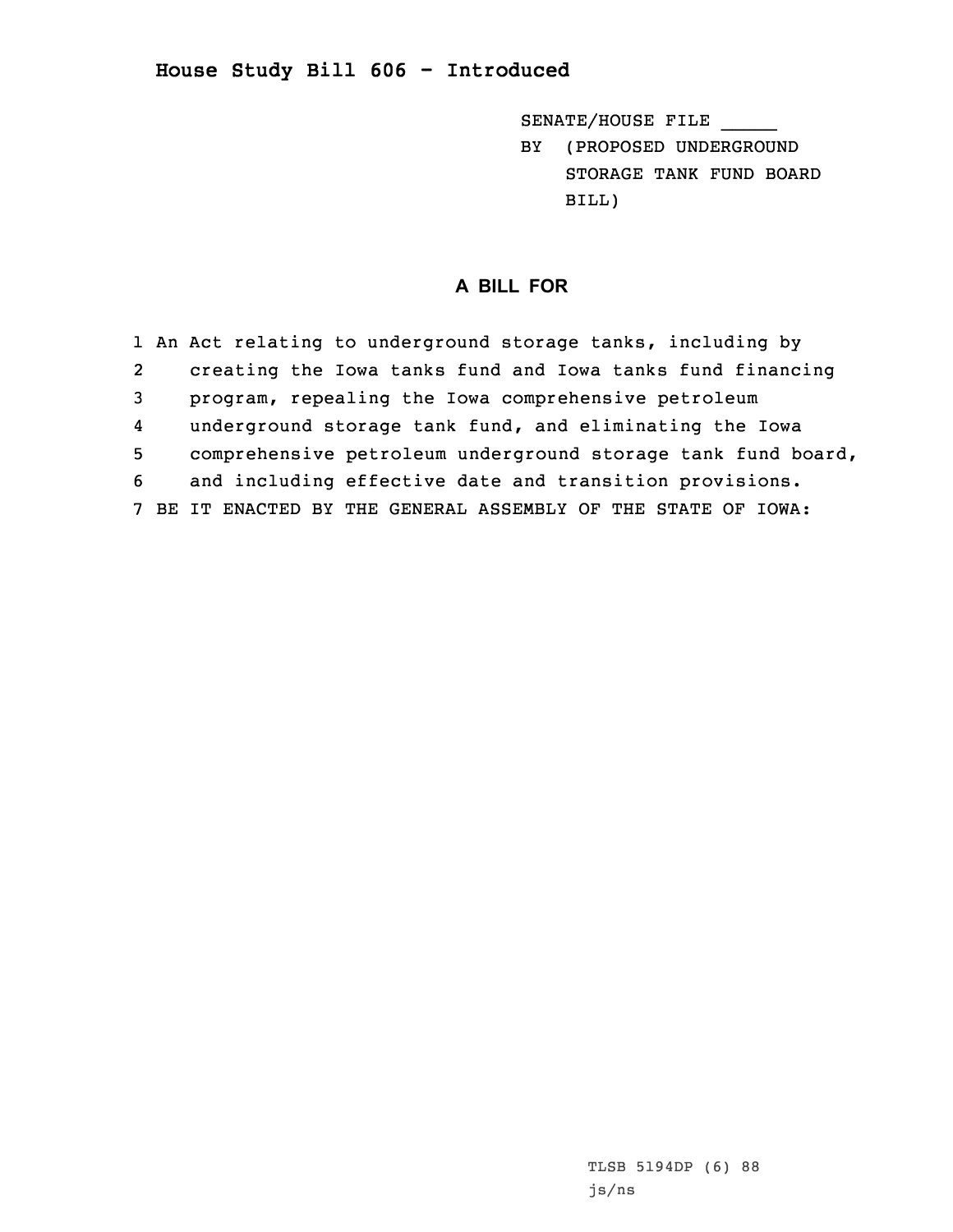1 DIVISION I 2 IOWA TANKS FUND Section 1. Section 455B.471, subsection 1, Code 2020, is amended by striking the subsection. Sec. 2. Section 455B.471, Code 2020, is amended by adding the following new subsections: NEW SUBSECTION. 1A. *"Claimant"* means an owner or operator who has received assistance under the Iowa tanks fund or its predecessor, the Iowa comprehensive petroleum underground storage tank fund created in section 455G.3, Code 2019. 11 NEW SUBSECTION. 1B. *"Community remediation"* means <sup>a</sup> curriculum of coordinated testing, planning, or remediation involving two or more tank sites potentially connected with <sup>a</sup> continuous contaminated area, pursuant to rules adopted by the commission under section 455B.474. <sup>A</sup> community remediation does not expand the scope of coverage otherwise available or relieve liability otherwise imposed under state or federal law. NEW SUBSECTION. 2A. *"Costs"* means all costs, charges, expenses, or other indebtedness incurred by <sup>a</sup> claimant that are determined by the department to be reasonable for carrying out all works and undertakings necessary or incidental to the accomplishment of any project. *"Costs"* includes reasonable attorney fees and costs of litigation for which moneys are expended from the fund in connection with <sup>a</sup> release. NEW SUBSECTION. 3A. *"Insurance"* means any form of financial assistance or showing of financial responsibility sufficient to comply with the federal Resource Conservation and Recovery Act, <sup>42</sup> U.S.C. §6901 et seq., or the department's underground storage tank financial responsibility rules. NEW SUBSECTION. 7A. *"Potentially responsible party"* means <sup>a</sup> person who may be responsible or liable for <sup>a</sup> release for which payments from the fund were made for corrective action or third-party liability. NEW SUBSECTION. 7B. *"Program"* means the Iowa tanks fund

35 financing program created pursuant to section 455B.472A.

-1-

LSB 5194DP (6) 88  $js/ns$  1/15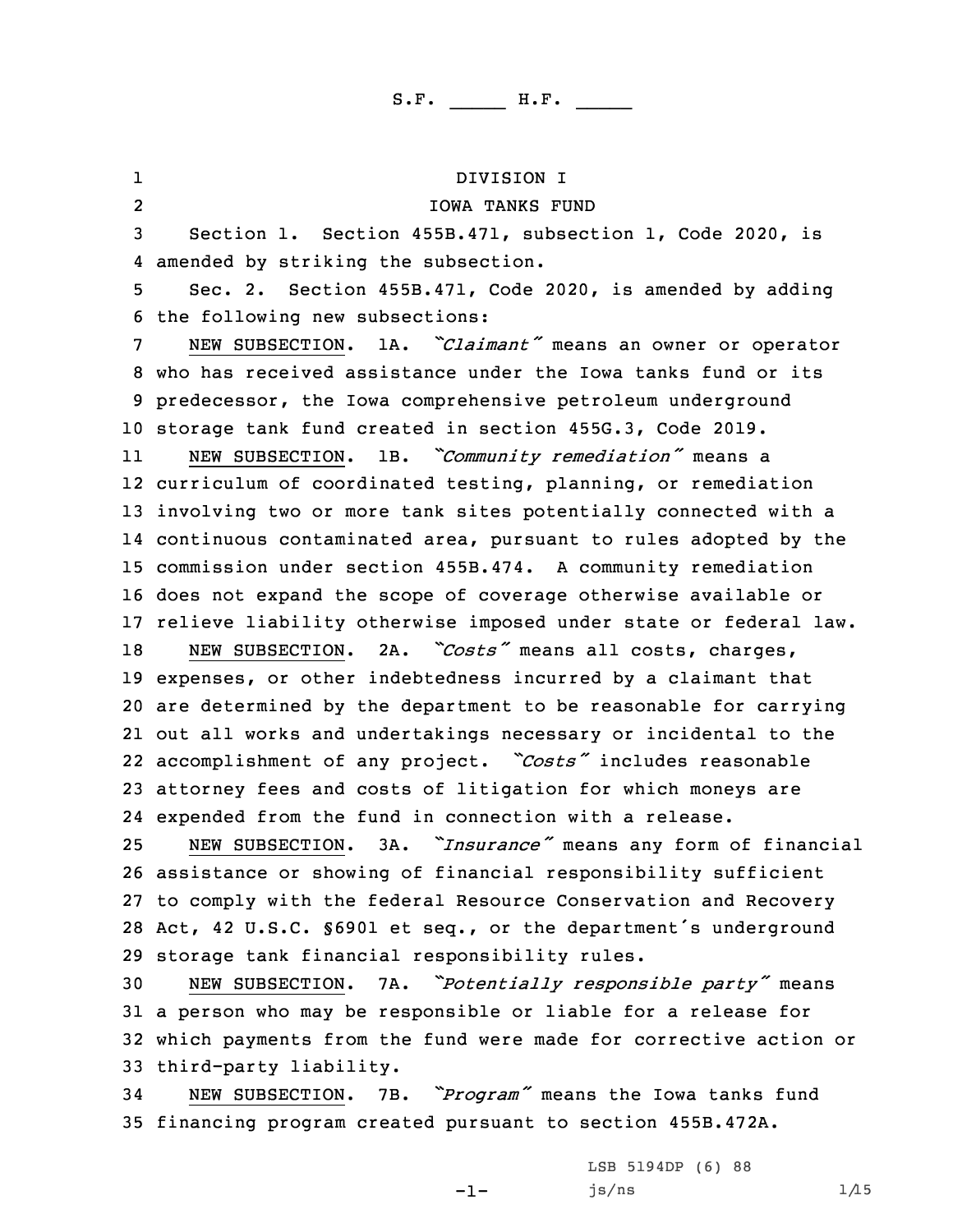1 NEW SUBSECTION. 10A. *"Third-party liability"* means any of 2 the following:

3 *a.* Property damage including physical injury to tangible 4 property, but not including loss of use. Property damage does 5 not include costs to remediate.

6 *b.* Bodily injury including sickness, physical injury, or 7 death.

8 Sec. 3. Section 455B.471, subsection 3, Code 2020, is 9 amended to read as follows:

<sup>10</sup> 3. *"Fund"* means the Iowa comprehensive petroleum underground 11 <del>storage tank</del> tanks fund created in section 455B.472A.

12 Sec. 4. Section 455B.472, Code 2020, is amended to read as 13 follows:

14**455B.472 Declaration of policy.**

 The general assembly finds that the release of regulated substances from underground storage tanks constitutes <sup>a</sup> threat to the public health and safety and to the natural resources of the state, and that existing regulatory programs of the department and other agencies do not adequately or appropriately address this substantial public concern. Additionally, the general assembly recognizes that because the appropriation of moneys to the Iowa comprehensive petroleum underground storage tank fund created in section 455G.3, Code 2019, ended on December 31, 2016, it is in the public interest to expeditiously use any remaining moneys from the Iowa comprehensive petroleum underground storage tank fund to assist as many owners as possible with financing all or part of the costs of corrective action for petroleum releases from leaking underground storage tanks through the establishment of the Iowa tanks fund financing program. The financing program shall last as long as moneys remain available, and the general assembly recognizes that moneys available for the financing program will eventually be depleted. Sec. 5. NEW SECTION. **455B.472A Iowa tanks fund financing**

35 **program —— fund created.**

LSB 5194DP (6) 88

 $js/ns$  2/15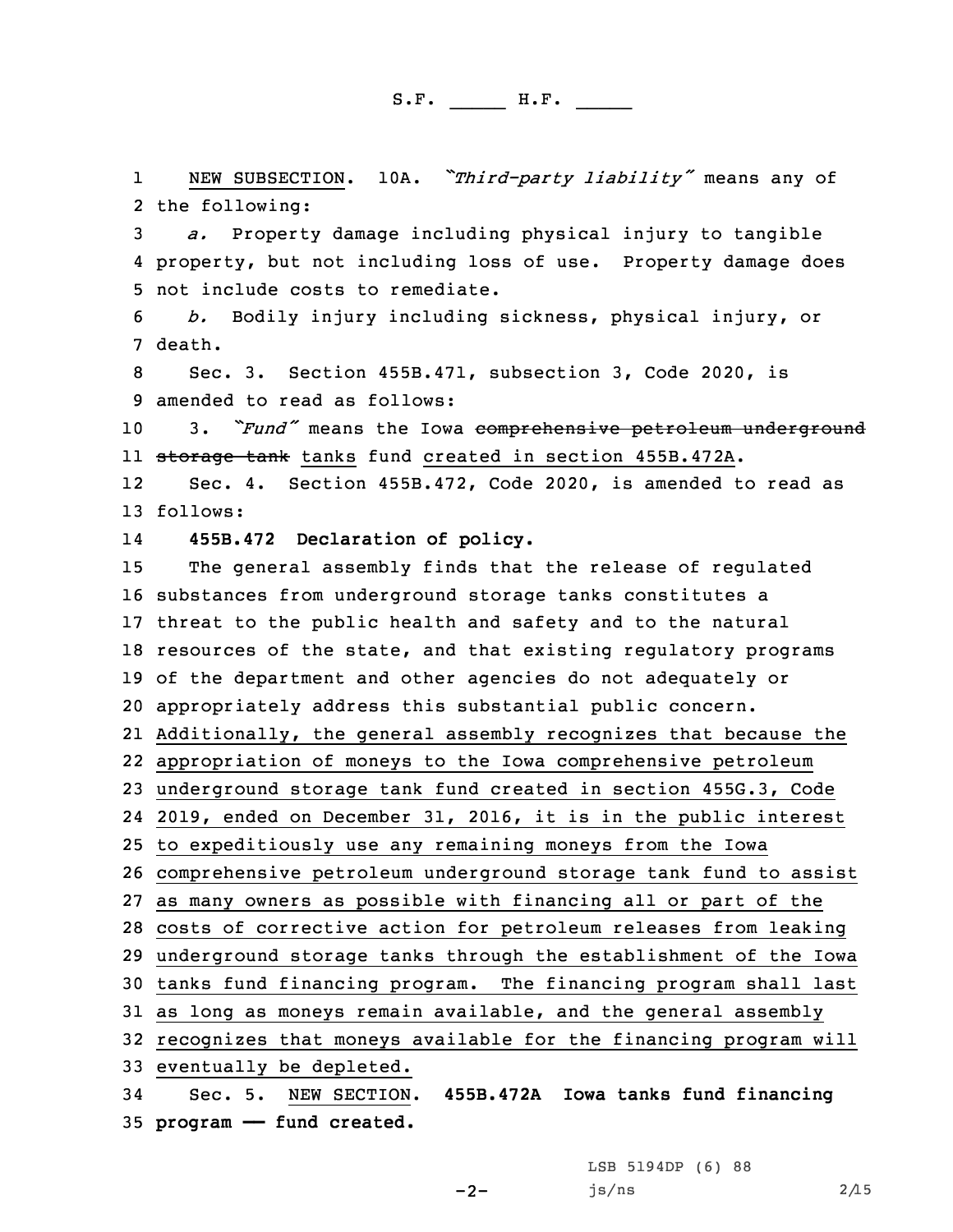1 1. The department shall establish and administer an Iowa tanks fund financing program for the purpose of reimbursing eligible claimants for all or part of the costs of corrective action for petroleum releases previously eligible for payment from the Iowa comprehensive petroleum underground storage tank fund pursuant to chapter 455G, Code 2019.

 2. The department shall distribute financial assistance, up to one million dollars total, for work conducted by eligible entities that comply with the requirements of the program. The department shall determine if work completed is eligible for reimbursement under the program.

12 3. The department may enter into and provide any agreements, documents, instruments, certificates, data, or information necessary in connection with the operation, administration, and financing of the program consistent with this part, the federal Resource Conservation and Recovery Act, 42 U.S.C. §6901 et seq., the rules of the commission, and other applicable federal and state law.

19 4. The department may act to conform the program to the 20 applicable guidance and regulations adopted by the United 21 States environmental protection agency.

22 5. The Iowa tanks fund is created in the state treasury under the control of the department. The fund shall consist of moneys appropriated or transferred to the fund, interest attributable to moneys in the fund, moneys in the form of <sup>a</sup> devise, gift, bequest, donation, federal or other grant, reimbursement, repayment, judgment, or payment from any source intended to be used for the purposes of the fund, all receipts by the fund, and any other moneys credited to the fund from any public or private source. Notwithstanding section 8.33, any moneys in the fund shall not revert to the general fund of the state. Notwithstanding section 12C.7, subsection 2, interest or earnings on moneys in the fund shall be credited to the 34 fund.

35 6. The department shall administer the fund to carry out

-3-

LSB 5194DP (6) 88  $js/ns$  3/15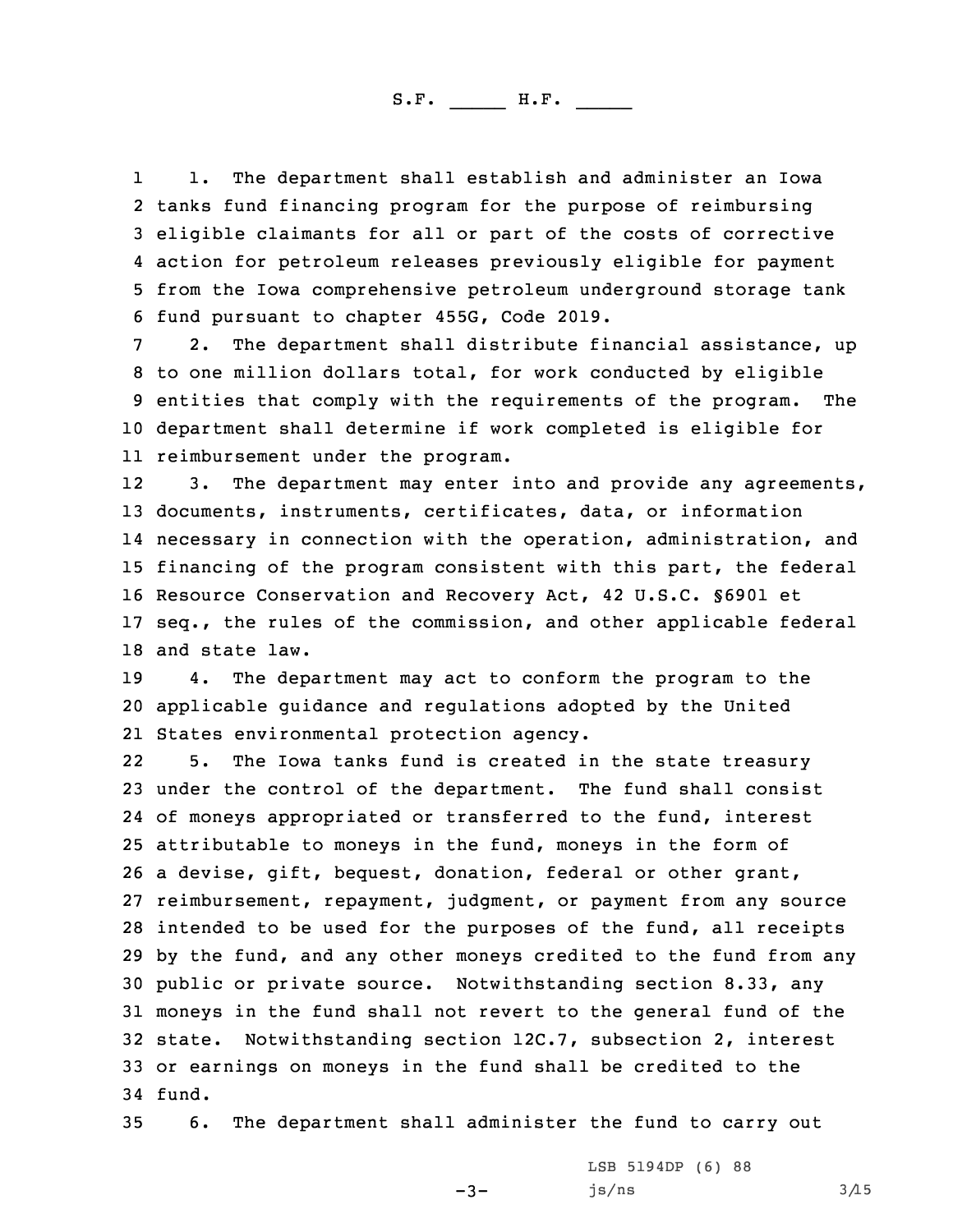the purposes of the program and shall manage the revenue, administration, restrictions, and disposition of the fund. 7. Moneys in the fund shall be used to reimburse tank owners for all or part of the costs of <sup>a</sup> corrective action for <sup>a</sup> petroleum release and for permanent closure of an underground storage tank system under the program, for tank operator training, and for administrative costs of the department associated with the program.

 8. Moneys in the fund are not considered part of the general fund of the state and are not subject to appropriation for any other purpose by the general assembly. The fund is <sup>a</sup> separate dedicated fund under the administration and control of the department.

14 9. Payments for reimbursement or other costs relating to any claim or cause of action in connection with <sup>a</sup> tank not owned or operated by the state or an agency of the state shall be made solely from the fund and no liability is otherwise imposed upon the state. Moneys from the fund are limited to the extent of coverage provided by the applicable account within the fund under which <sup>a</sup> claim is submitted, subject to the terms and conditions of that coverage. <sup>A</sup> court, an administrative law judge, the department, or the commission shall not order or approve <sup>a</sup> remedy that would require the fund to exceed the fund's then current funding limitations to satisfy an award or that would restrict the availability of moneys for higher priority sites. The state is not otherwise liable for <sup>a</sup> claim related to the fund and moneys from the general fund shall not be used to pay for reimbursement or other costs relating to any claim or cause of action in connection with <sup>a</sup> tank not owned or operated by the state or an agency of the state.

 Sec. 6. NEW SECTION. **455B.472B Cost recovery enforcement.** 1. *Full recovery sought by department.* The department may seek full recovery from an owner, operator, or other potentially responsible party liable for <sup>a</sup> release that is the subject of <sup>a</sup> corrective action for which moneys from the fund

 $-4-$ 

LSB 5194DP (6) 88  $js/ns$  4/15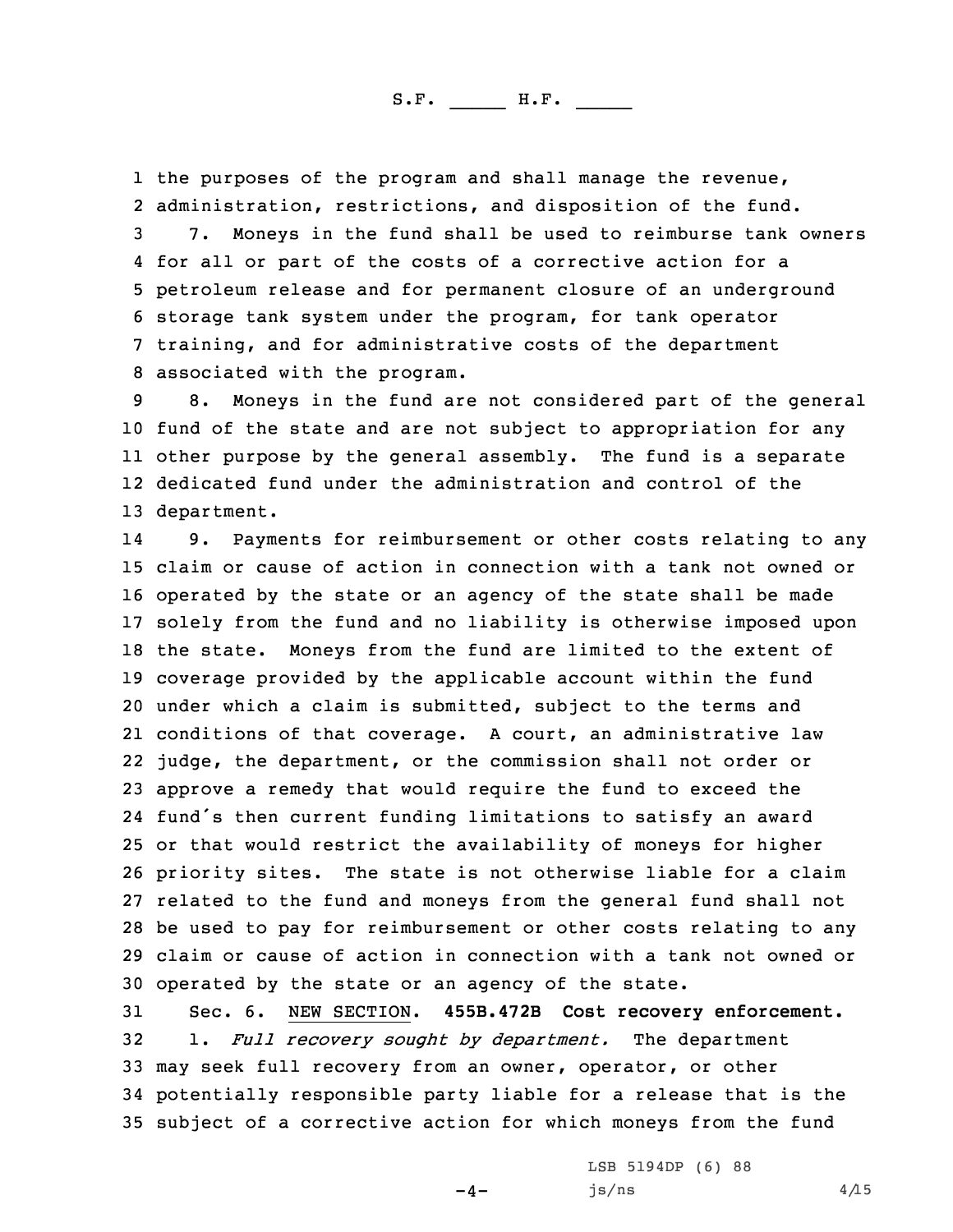are expended, or for which moneys from the Iowa comprehensive petroleum underground storage tank fund created in section 455G.3, Code 2019, were expended, including for third-party liability and for all other costs. If federal cleanup moneys are recovered, the federal cleanup moneys shall be used solely for the purpose of future cleanup activities.

 2. *Limitation of liability of owner or operator.* Except as provided in subsection 3, the department shall not seek recovery for expenses in connection with corrective action for <sup>a</sup> release from an owner or operator eligible for assistance under the program, except for any unpaid portion of the deductible or copayment. This section does not affect any authorization of the department to impose or collect civil or administrative fines, penalties, or fees. Moneys from the fund shall not be used to pay for any third-party liability.

 3. *Owner or operator not in compliance.* Notwithstanding subsection 2, the liability of an owner or operator shall be the full and total costs of corrective action and bodily injury or property damage to third parties, as specified in subsection 1, if the owner or operator has not complied with the financial responsibility or other underground storage tank rules of the department or with this part or rules adopted under this part.

 4. *Lien on tank site.* Any amount for which an owner or operator is required to pay to the fund by statute, rule, contract, or determination of liability by the department after hearing, if not paid when due, shall constitute <sup>a</sup> lien upon the real property where the tank that was the subject of corrective action is located, and the payment shall be collected in the same manner as the environmental protection charge pursuant to section 424.11, Code 2016.

 5. *Joinder of parties.* The department has standing in any case or contested action related to the fund or <sup>a</sup> tank to assert any claim that the department may have regarding the tank at issue in the case or contested action. Upon motion and sufficient showing by <sup>a</sup> party to <sup>a</sup> cost recovery or

 $-5-$ 

LSB 5194DP (6) 88  $js/ns$  5/15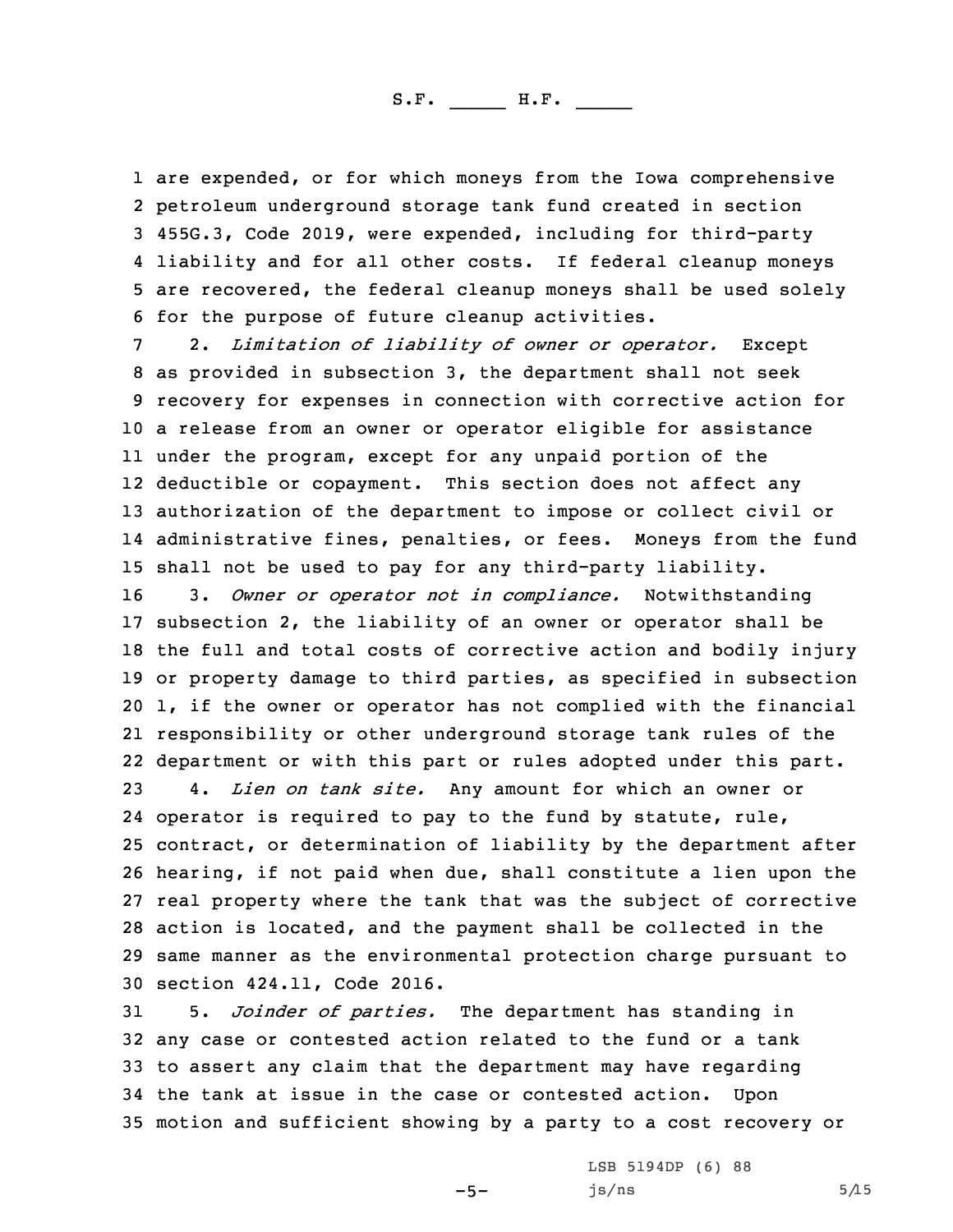subrogation action provided for under this section, the court or the administrative law judge shall join to the action any potentially responsible party who may be liable for costs and expenditures of the type recoverable pursuant to this section. 6. *Third-party contracts.* An insurance, indemnification, hold-harmless, conveyance, or similar risk-sharing or risk-shifting agreement shall not be effective to transfer any liability for costs recoverable under this section. The department may proceed directly against the owner, operator, or other potentially responsible party. This section does not bar any agreement to insure, hold harmless, or indemnify <sup>a</sup> party to 12 the agreement for any costs or expenditures under this part, 13 and does not modify rights between the parties to an agreement, except to the extent the agreement shifts liability to an owner or operator eligible for assistance under the program for any damages or other costs in connection with <sup>a</sup> corrective action for which another potentially responsible party is or may be liable. Any such provision is void and of no further force and 19 effect.

 7. *Later proceedings permitted against other parties.* The entry of judgment against <sup>a</sup> party to the action does not bar <sup>a</sup> future action by the department against another person who is later alleged to be or discovered to be liable for costs and expenditures paid from the fund. Notwithstanding section 668.5, <sup>a</sup> potentially responsible party shall not seek contribution or any other recovery from an owner or operator eligible for assistance under the program for damages or other costs in connection with corrective action for <sup>a</sup> release for which the potentially responsible party is or may be liable. Subsequent successful proceedings against another party shall not modify or reduce the liability of <sup>a</sup> party against whom judgment has been previously entered.

33 8. *Claims against potentially responsible parties.*

34 *a.* Upon payment from the fund for corrective action or 35 third-party liability pursuant to this part, the rights of the

 $-6-$ 

LSB 5194DP (6) 88  $js/ns$  6/15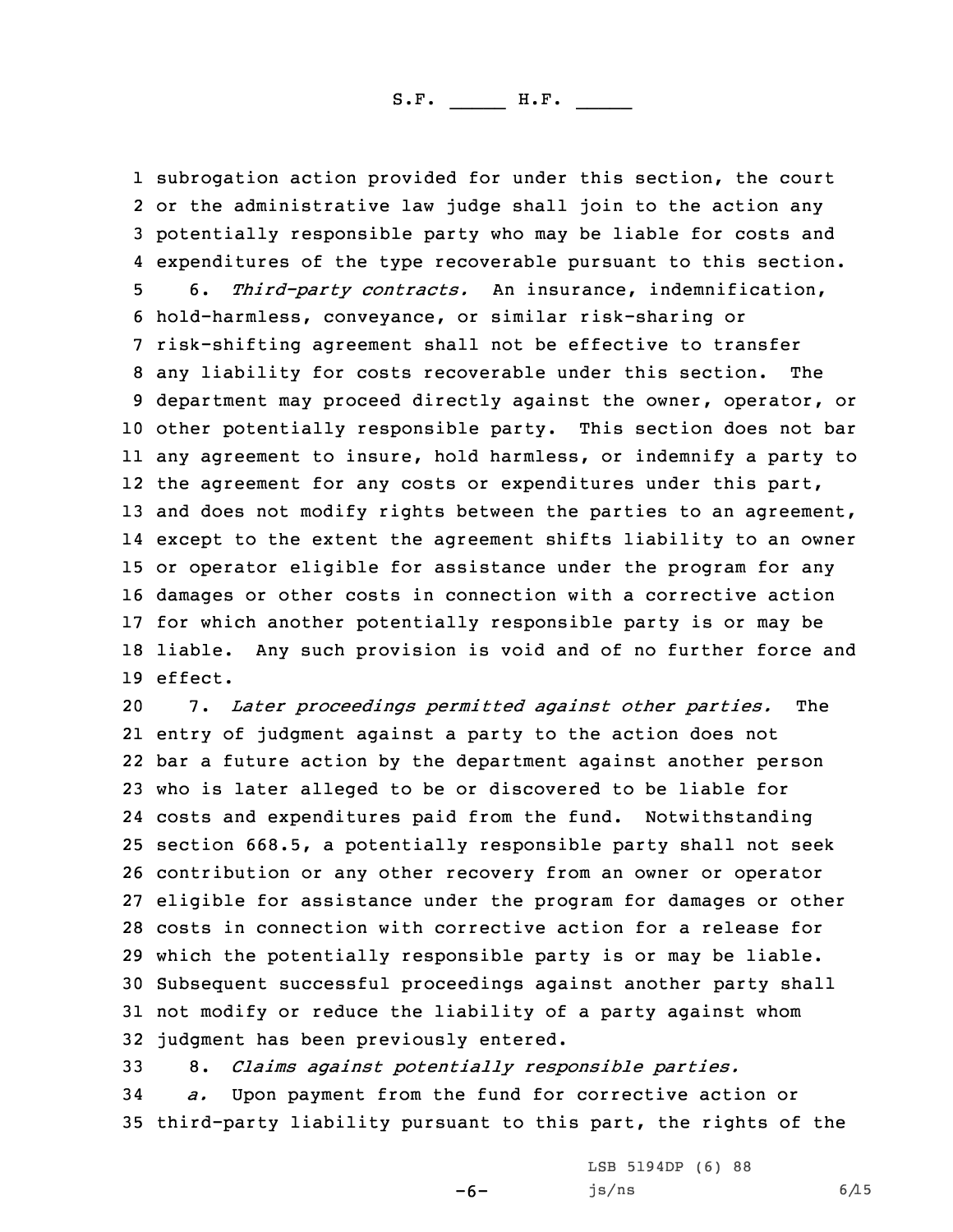claimant to recover payment from any potentially responsible party are assumed by the department to the extent paid from the fund. <sup>A</sup> claimant shall not receive double compensation for the same injury.

 *b.* In an action brought pursuant to this part seeking damages for corrective action or third-party liability, the court shall allow evidence and argument as to the replacement or indemnification of actual economic losses incurred or to be incurred in the future by the claimant by reason of insurance benefits, governmental benefits or programs, or other sources. 11 *c.* <sup>A</sup> claimant may elect to authorize the department to pursue the claimant's cause of action for any injury not compensated from the fund against any potentially responsible party, provided the attorney general determines such representation would not be <sup>a</sup> conflict of interest. If <sup>a</sup> claimant so elects, the department's litigation expenses shall be shared on <sup>a</sup> pro rata basis with the claimant, but the claimant's share of litigation expenses is payable exclusively from any share of the settlement or judgment payable to the claimant.

21 9. *Exclusion of punitive damages.* Moneys from the fund 22 shall not be used to pay punitive damages.

 Sec. 7. NEW SECTION. **455B.472C Discretionary rulemaking.** 24 1. The commission may adopt rules pursuant to chapter 17A conditioning receipt of moneys from the fund to those petroleum-contaminated properties that present <sup>a</sup> higher degree of risk to the public health and safety or the environment and providing for denial of moneys from the fund to <sup>a</sup> person who did not make <sup>a</sup> good-faith attempt to comply with this part. This subsection does not confer <sup>a</sup> legal right to an owner of <sup>a</sup> petroleum-contaminated property, or an owner or operator of an underground storage tank located on the property, for receipt of moneys under this part.

34 2. The commission may adopt rules pursuant to chapter 35 17A providing for the transfer of all or <sup>a</sup> portion of the

-7-

LSB 5194DP (6) 88  $js/ns$  7/15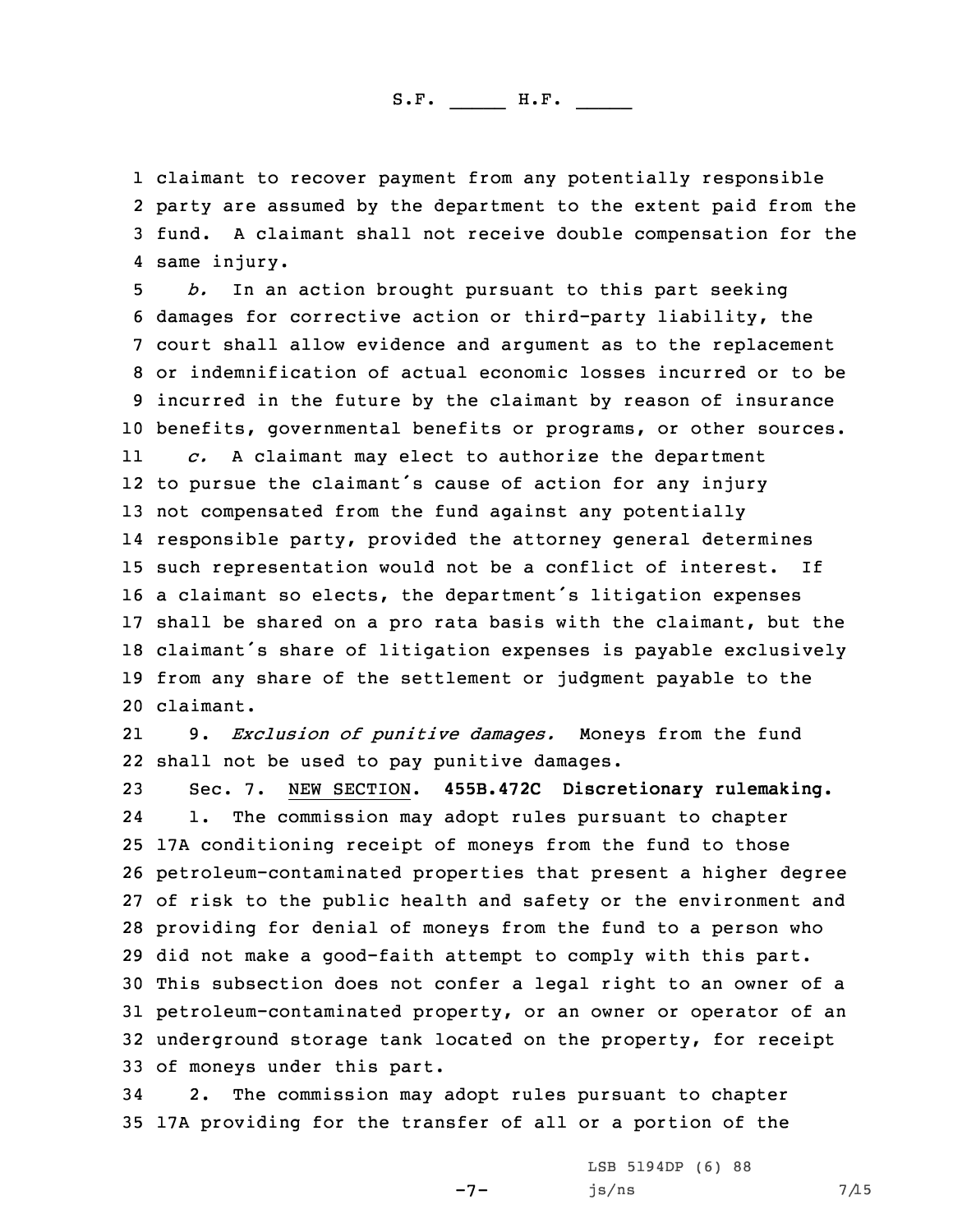liabilities relating to the fund. Notwithstanding any other 2 provision to the contrary, the department, upon such transfer, shall not maintain any duty to reimburse claimants for those liabilities transferred.

5 Sec. 8. Section 455B.474, subsection 1, paragraph a, 6 subparagraph (6), subparagraph divisions (g), (i), and (j), 7 Code 2020, are amended to read as follows:

 (g) An owner or operator may elect to proceed with additional corrective action on the site. However, any action taken in addition to that required pursuant to this subparagraph (6), shall be solely at the expense of the owner or operator and shall not be considered corrective action 13 for purposes of section 455G.9 [455B.472A](https://www.legis.iowa.gov/docs/code/2020/455G.9.pdf), unless otherwise 14 previously agreed to by the <del>board</del> department and the owner or operator pursuant to section 455G.9, [subsection](https://www.legis.iowa.gov/docs/code/2020/455G.9.pdf) 7 455B.472A. Corrective action taken by an owner or operator due to the department's failure to meet the time requirements provided in subparagraph division (e) shall be considered corrective action 19 for purposes of section 455G.9 [455B.472A](https://www.legis.iowa.gov/docs/code/2020/455G.9.pdf).

 (i) Replacement or upgrade of <sup>a</sup> tank on <sup>a</sup> site classified as <sup>a</sup> high or low risk site shall be equipped with <sup>a</sup> secondary containment system with monitoring of the space between the 23 primary and secondary containment structures or other board 24 <del>approved</del> tank system or methodology approved by the department. 25 (j) The commission and the board department shall cooperate to ensure that remedial measures required by the corrective action rules adopted pursuant to this subparagraph (6) are reasonably cost-effective and shall, to the fullest extent possible, avoid duplicating and conflicting requirements. Sec. 9. Section 455B.474, subsection 2, unnumbered paragraph 1, Code 2020, is amended to read as follows: The maintenance of evidence of financial responsibility as the director determines to be feasible and necessary for taking corrective action and for compensating third parties for bodily

35 injury and property damage caused by release of <sup>a</sup> regulated

-8-

LSB 5194DP (6) 88  $js/ns$  8/15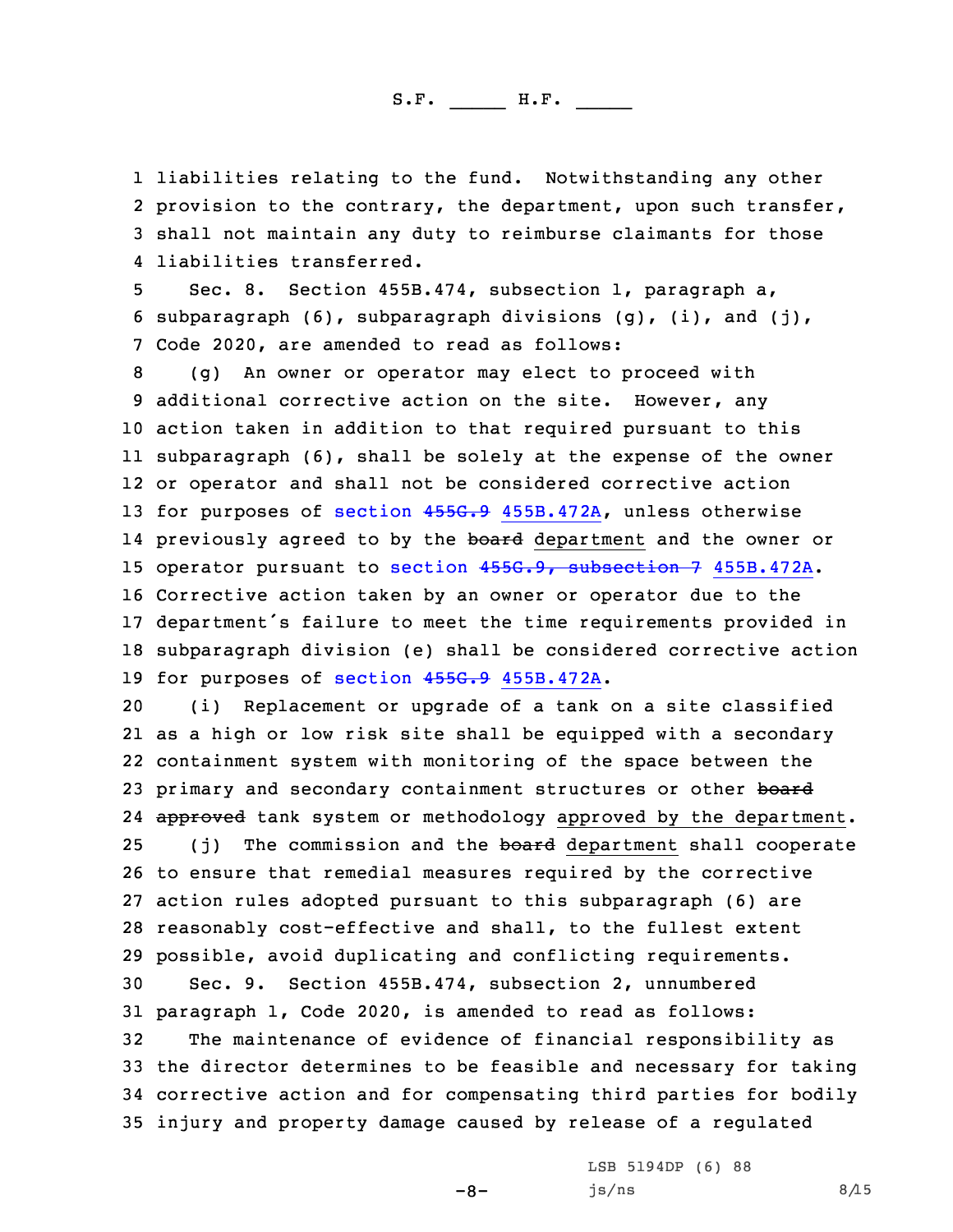1 substance from <del>an underground storage</del> a tank.

2 Sec. 10. Section 455B.474, subsection 9, paragraph d, Code 3 2020, is amended to read as follows:

4 *d.* The certification of groundwater professionals shall not 5 impose liability on the board, the department, or the fund for 6 any claim or cause of action of any nature, based on the action 7 or inaction of <sup>a</sup> groundwater professional certified pursuant 8 to this [subsection](https://www.legis.iowa.gov/docs/code/2020/455B.474.pdf).

9 Sec. 11. Section 455B.474, Code 2020, is amended by adding 10 the following new subsection:

11 NEW SUBSECTION. 11. Department practices and procedures for implementing and administering the Iowa tanks fund financing program. The rules shall include but are not limited to requirements for program eligibility, investigating and settling claims made against the fund, appeal procedures, community remediation, prioritization of fund moneys, funding for tank operator training, additional assessment and corrective action arising out of releases at sites for which <sup>a</sup> certificate of no further action has been issued, and reimbursement for the permanent closure of an underground storage tank system.

22 Sec. 12. Section 455B.477, subsection 7, Code 2020, is 23 amended to read as follows:

24 7. The civil penalties or other damages or moneys recovered 25 by the state or the petroleum underground storage tank fund 26 in connection with <sup>a</sup> petroleum underground storage tank under 27 this part of this [division](https://www.legis.iowa.gov/docs/code/2020/455B.pdf) or [chapter](https://www.legis.iowa.gov/docs/code/2020/455G.pdf) 455G shall be credited 28 to the fund created in [section](https://www.legis.iowa.gov/docs/code/2020/455G.3.pdf) 455G.3 and allocated between 29 fund accounts according to the fund budget. Any federal 30 moneys, including but not limited to federal underground 31 storage tank trust fund moneys, received by the state or the 32 department of natural resources in connection with <sup>a</sup> release 33 occurring on or after May 5, 1989, or received generally for 34 underground storage tank programs on or after May 5, 1989, 35 shall be credited to the fund created in section 455G.3 and

 $-9-$ 

LSB 5194DP (6) 88  $js/ns$  9/15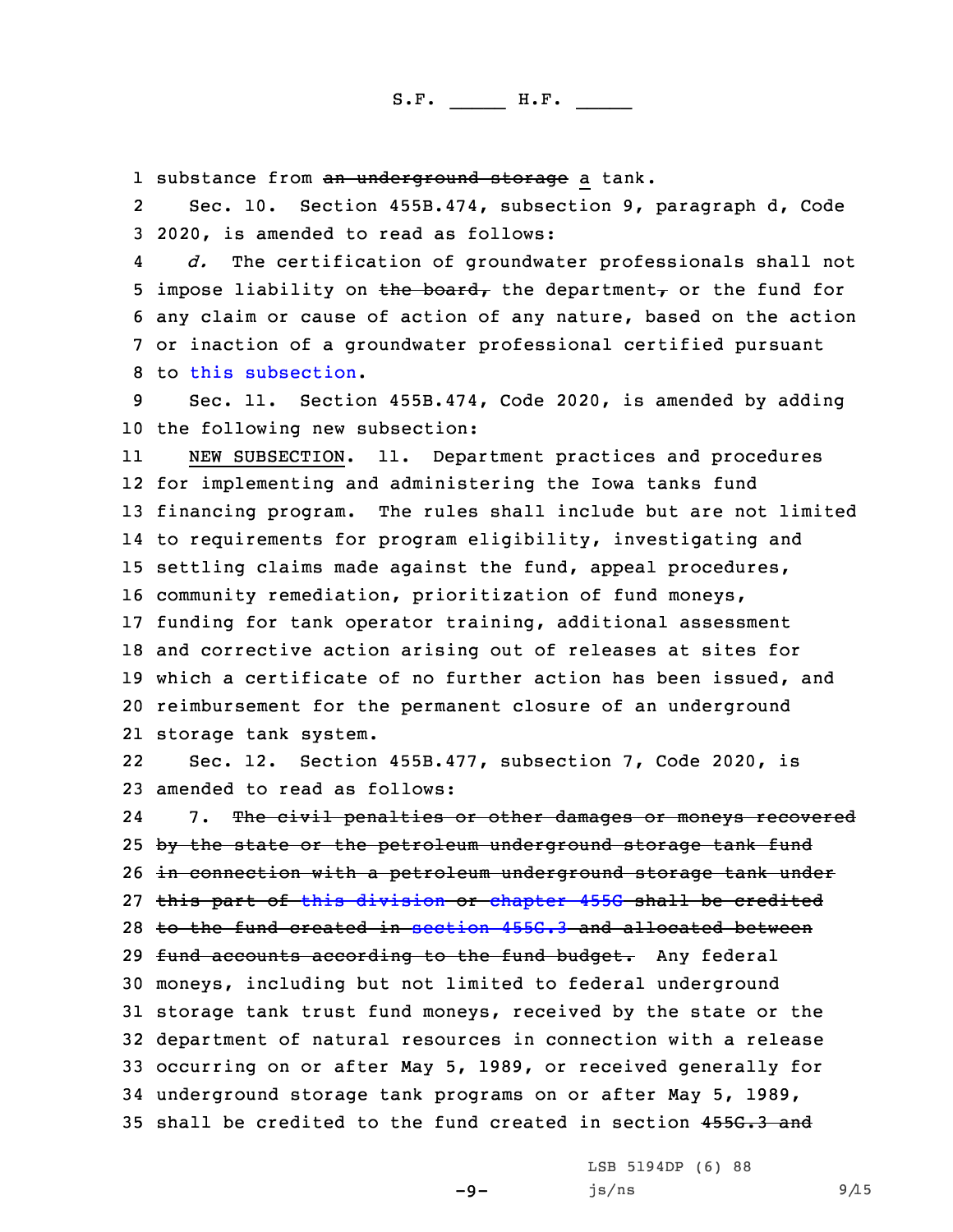1 <del>allocated between fund accounts according to the fund budget</del> 455B.472A, unless such use would be contrary to federal law. 3 The department shall cooperate with the board of the Iowa comprehensive petroleum underground storage tank fund to maximize the state's eligibility for and receipt of federal funds for underground storage tank related purposes. Sec. 13. EFFECTIVE DATE. This division of this Act takes effect July 1, 2021. DIVISION II CONFORMING CHANGES 11 Sec. 14. Section 68B.35, subsection 2, paragraph e, Code 2020, is amended to read as follows: *e.* Members of the state banking council, the Iowa ethics and campaign disclosure board, the credit union review board, the economic development authority, the employment appeal board, the environmental protection commission, the health facilities council, the Iowa finance authority, the Iowa public employees' retirement system investment board, the board of the Iowa lottery authority, the natural resource commission, 20 the board of parole, the petroleum underground storage tank 21 <del>fund board,</del> the public employment relations board, the state racing and gaming commission, the state board of regents, the transportation commission, the office of consumer advocate, the utilities board, the Iowa telecommunications and technology commission, and any full-time members of other boards and commissions as defined under [section](https://www.legis.iowa.gov/docs/code/2020/7E.4.pdf) 7E.4 who receive an annual salary for their service on the board or commission. The Iowa ethics and campaign disclosure board shall conduct an annual review to determine if members of any other board, commission, or authority should file <sup>a</sup> statement and shall require the filing of <sup>a</sup> statement pursuant to rules adopted pursuant to chapter 17A. Sec. 15. Section 159A.11, subsection 10, Code 2020, is amended by striking the subsection.

35 Sec. 16. Section 159A.13, subsection 6, Code 2020, is

-10-

LSB 5194DP (6) 88  $js/ns$  10/15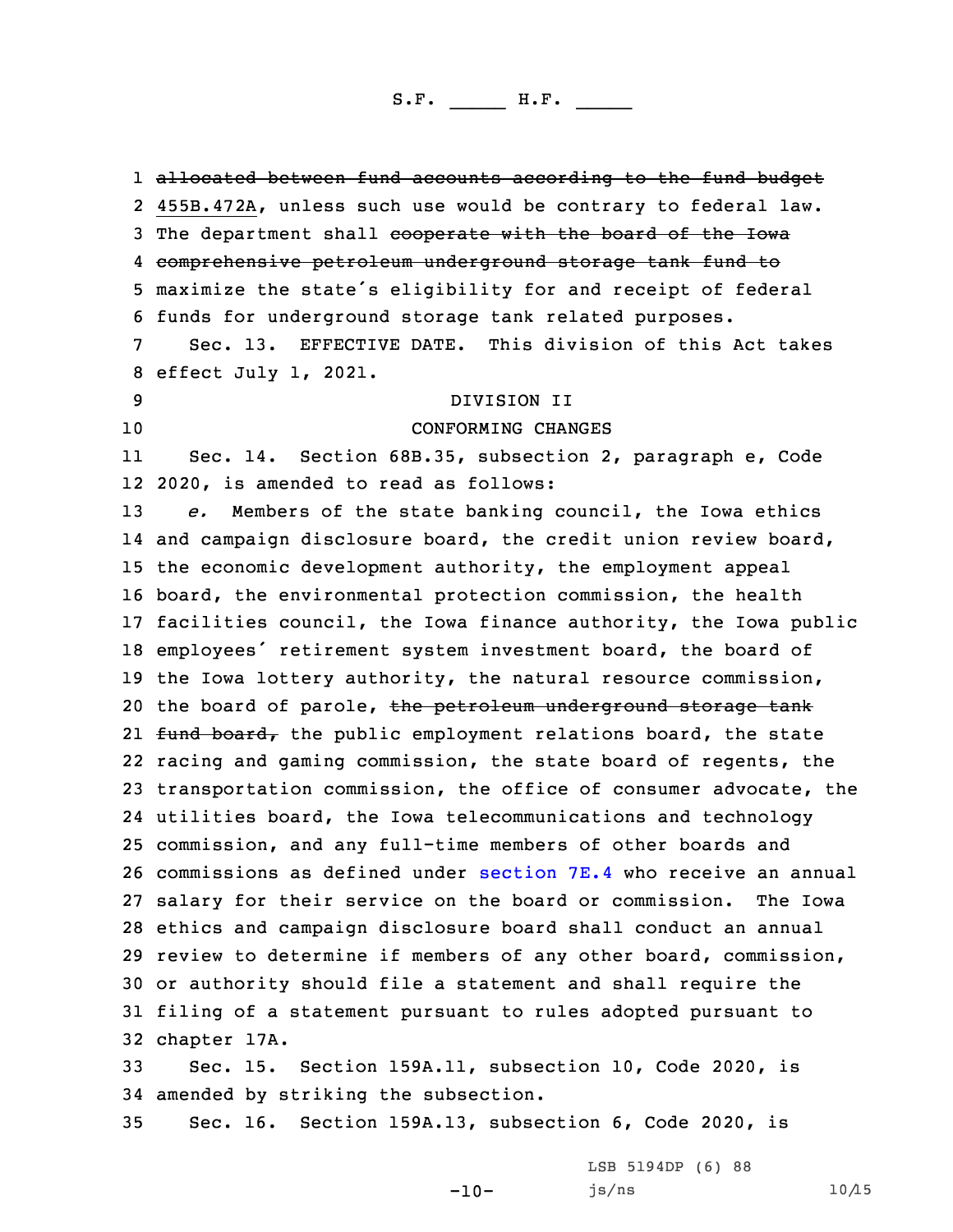1 amended by striking the subsection.

2 Sec. 17. Section 159A.14, subsection 2, Code 2020, is 3 amended to read as follows:

4 2. <sup>A</sup> person may apply to the department to receive financial incentives on <sup>a</sup> cost-share basis. The department shall forward the applications to the underground storage tank fund board as required by that board for evaluation and recommendation. The underground storage tank fund board may rank the applications 9 with comments and shall forward them to the infrastructure board for approval or disapproval. The department shall award financial incentives on <sup>a</sup> cost-share basis to an eligible person whose application was approved by the infrastructure 13 board.

14 Sec. 18. Section 159A.15, subsection 1, Code 2020, is 15 amended to read as follows:

16 1. <sup>A</sup> person may apply to the department to receive financial 17 incentives on <sup>a</sup> cost-share basis. The department shall forward 18 the applications to the underground storage tank fund board as 19 required by that board for evaluation and recommendation. The 20 underground storage tank fund board may rank the applications 21 with comments and shall forward them to the infrastructure 22 board for approval or disapproval. The department shall award 23 financial incentives on <sup>a</sup> cost-share basis to an eligible 24 person whose application was approved by the infrastructure 25 board.

26 Sec. 19. Section 323.1, subsection 16, Code 2020, is amended 27 to read as follows:

 16. *"Storage tank"* means <sup>a</sup> motor fuel storage tank as defined in [section](https://www.legis.iowa.gov/docs/code/2020/214.1.pdf) 214.1, including an underground storage tank subject to regulation under chapter 455G 455B, division IV, part 8, or section 455G.31.

32 Sec. 20. Section 422.7, subsection 2, paragraph u, Code 33 2020, is amended by striking the paragraph.

34 Sec. 21. Section 455B.174, subsection 4, paragraph d, Code 35 2020, is amended to read as follows:

-11-

LSB 5194DP (6) 88 js/ns 11/15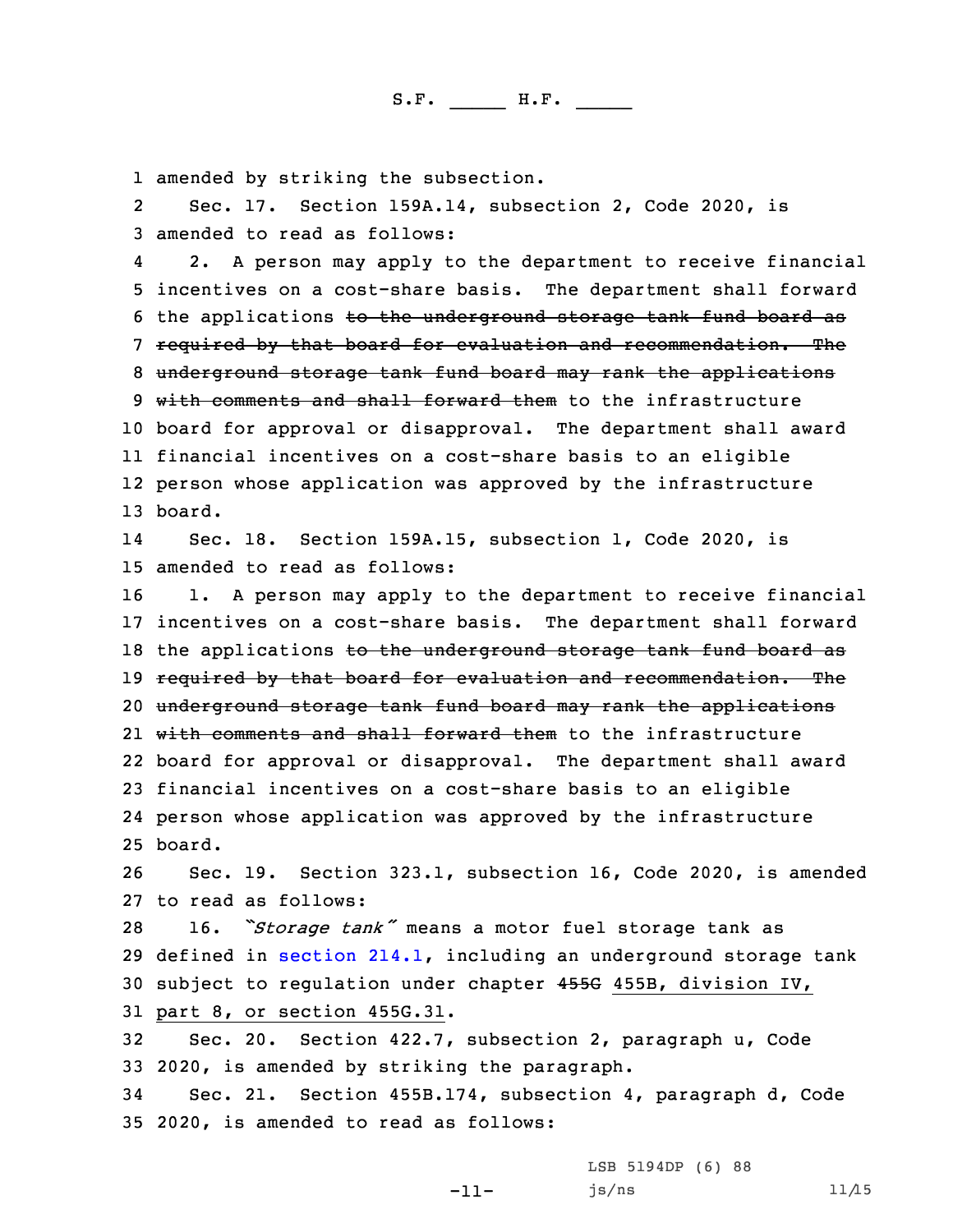1 *d.* If <sup>a</sup> public water supply has <sup>a</sup> groundwater source that contains petroleum, <sup>a</sup> fraction of crude oil, or their degradation products, or is located in an area deemed by the department as likely to be contaminated by such materials, and after consultation with the public water supply system and consideration of all applicable rules relating to remediation, the department may require the public water supply system to replace that groundwater source in order to receive <sup>a</sup> permit to operate. The requirement to replace the source shall only be made by the department if the public water supply system is fully compensated for any additional design, construction, 12 operation, and monitoring costs <del>from the Iowa comprehensive</del> 13 petroleum underground storage tank fund created by chapter 14 <del>455G or</del> from any <del>other</del> funds that do not impose a financial obligation on the part of the public water supply system. Funds available to or provided by the public water supply system may be used for system improvements made in conjunction with replacement of the source. The department cannot require <sup>a</sup> public water supply system to replace its water source with <sup>a</sup> less reliable water source or with <sup>a</sup> source that does not meet federal primary, secondary, or other health-based standards unless treatment is provided to ensure that the drinking water meets these standards. Nothing in this paragraph shall affect the public water supply system's right to pursue recovery from <sup>a</sup> responsible party.

26 Sec. 22. Section 455E.11, subsection 2, paragraph d, 27 subparagraph (3), Code 2020, is amended by striking the 28 subparagraph.

29 Sec. 23. Section 455I.2, subsection 5, paragraph a, Code 30 2020, is amended to read as follows:

 *a.* <sup>A</sup> federal or state program that is subject to the jurisdiction of an agency, including but not limited to 33 programs established by [chapters](https://www.legis.iowa.gov/docs/code/2020/455B.pdf) chapter 455B and [455G](https://www.legis.iowa.gov/docs/code/2020/455G.pdf), corrective or response actions pursuant to 42 U.S.C. §6901 et seq., and remedial actions under 42 U.S.C. §9601 et seq.

-12-

LSB 5194DP (6) 88  $js/ns$  12/15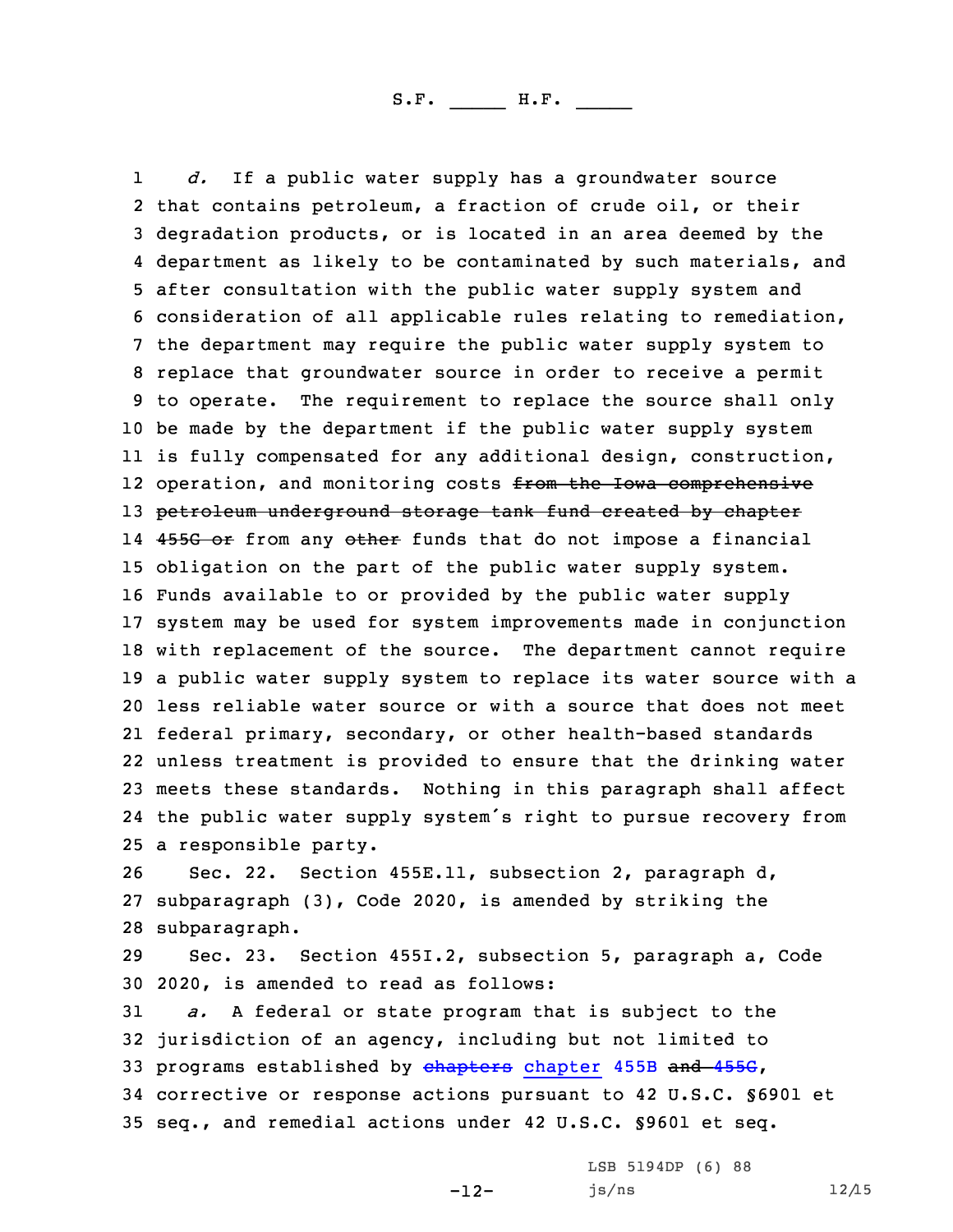1 Sec. 24. EFFECTIVE DATE. This division of this Act takes effect July 1, 2021. DIVISION III 4 REPEAL AND TRANSITION Sec. 25. NEW SECTION. **427B.23 Future repeal.** This subchapter is repealed July 1, 2021. All credits existing upon repeal of this subchapter shall continue until their expiration. Sec. 26. NEW SECTION. **455G.22A Claims not eligible.** <sup>A</sup> claim for <sup>a</sup> release filed on or after January 1, 2021, shall not be eligible for payment from the fund. 12 Sec. 27. NEW SECTION. **455G.22B Future repeal.** 13 This subchapter is repealed July 1, 2021. 14 Sec. 28. TRANSITION PROVISIONS. 1. Upon repeal of chapter 455G, subchapter 1, and the creation of the Iowa tanks fund pursuant to section 455B.472A, as enacted in this Act, all moneys in all funds administered by the Iowa comprehensive petroleum underground storage tank fund board are transferred to the department of natural resources for deposit in the Iowa tanks fund. Any moneys credited to any fund administered by the Iowa comprehensive petroleum underground storage tank fund board on and after July 1, 2021, are transferred to the department for deposit in the Iowa tanks 24 fund. 2. Any rule, regulation, form, order, or directive promulgated by the Iowa comprehensive petroleum underground storage tank fund board as required to administer and enforce the provisions relating to the Iowa comprehensive petroleum underground storage tank fund shall continue in full force and effect under the jurisdiction of the department of natural resources until amended, repealed, or supplemented by affirmative action of the department.

33 3. The Iowa comprehensive petroleum underground storage 34 tank fund board shall administratively close or terminate 35 any remaining liabilities, contracts, outstanding claims,

-13-

LSB 5194DP (6) 88  $js/ns$  13/15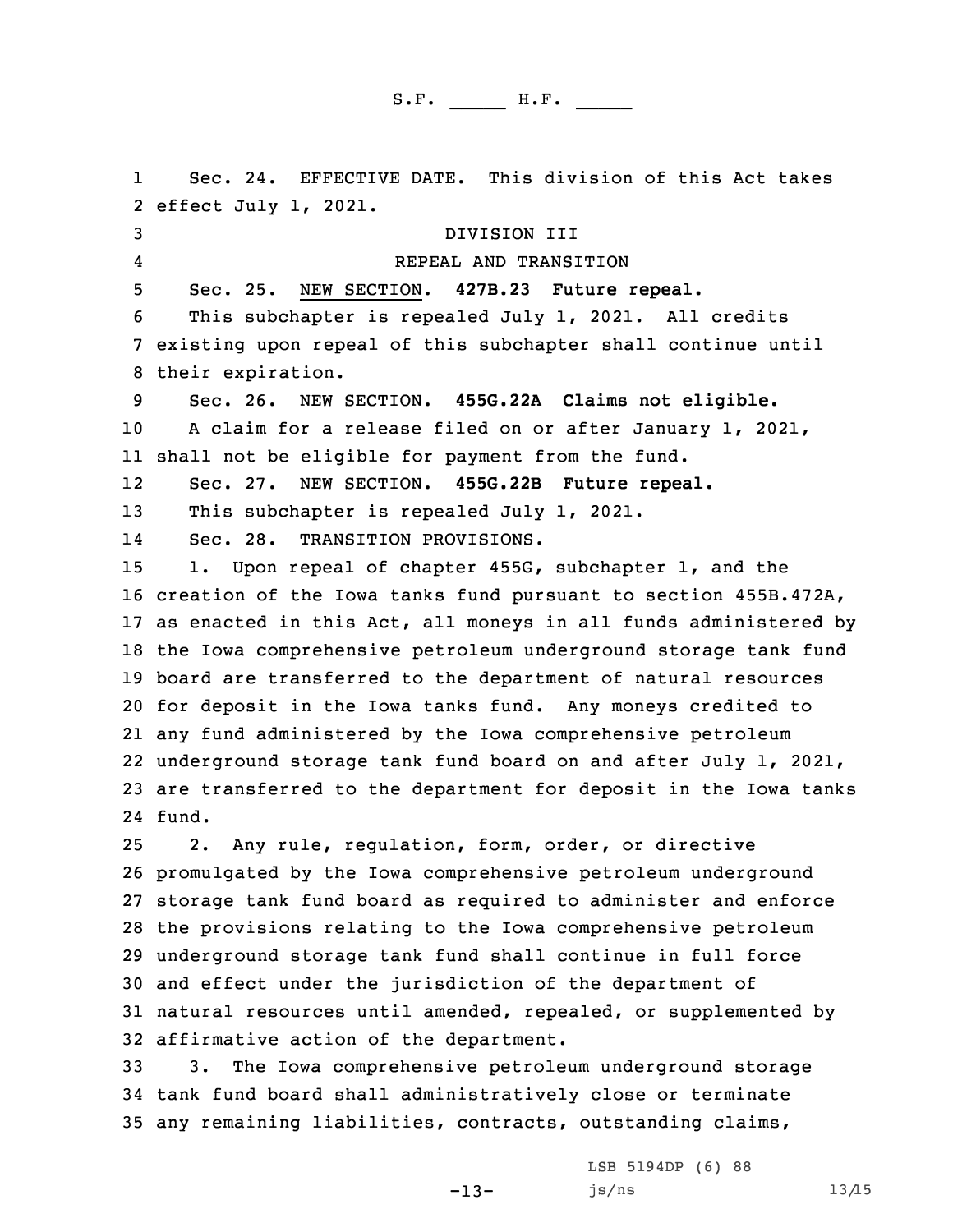1 payments, or other obligations for open comprehensive petroleum 2 underground storage tank fund claims existing on or before June 3 30, 2021.

4 4. The department of natural resources may begin implementation of this Act prior to July 1, 2021, to the extent necessary to transition to full implementation of the provisions relating to the Iowa tanks fund and repeal of the Iowa comprehensive petroleum underground storage tank fund. EXPLANATION

10 **The inclusion of this explanation does not constitute agreement with** 11**the explanation's substance by the members of the general assembly.**

12 Currently, the Iowa comprehensive petroleum underground storage tank fund exists under the control of the Iowa comprehensive petroleum underground storage tank fund board. The Iowa comprehensive petroleum underground storage tank fund contains an account with moneys available to fund corrective action for petroleum releases. The Iowa comprehensive petroleum underground storage tank fund also contains <sup>a</sup> loan guarantee account and <sup>a</sup> marketability fund.

 This bill repeals the Iowa comprehensive petroleum underground storage tank fund and eliminates the Iowa comprehensive petroleum underground storage tank fund board on July 1, 2021. The bill requires the department of natural resources (department) to establish and administer the Iowa tanks fund financing program to distribute financial assistance for work conducted by eligible entities. The bill creates the Iowa tanks fund within the state treasury under the control of the department and requires the department to administer the fund. The program allows <sup>a</sup> claimant who has previously received assistance under the Iowa tanks fund or the Iowa comprehensive petroleum underground storage tank fund to receive reimbursement from the Iowa tanks fund for all or part of the costs of corrective action for <sup>a</sup> petroleum release. The bill allows for cost recovery efforts from potentially responsible parties when moneys from the Iowa tanks fund are

 $-14-$ 

LSB 5194DP (6) 88  $js/ns$  14/15